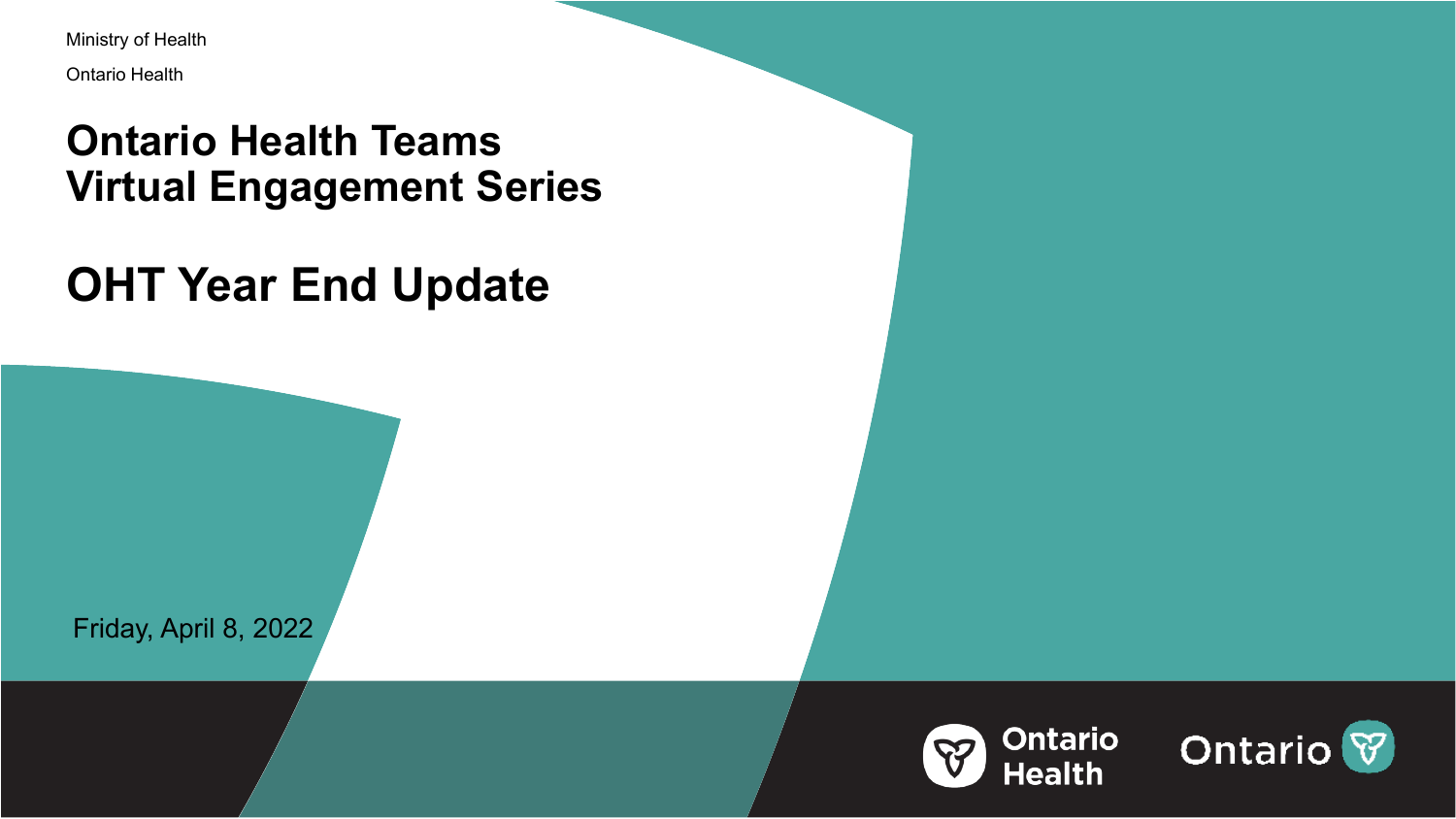### **Today's Webinar: Agenda**





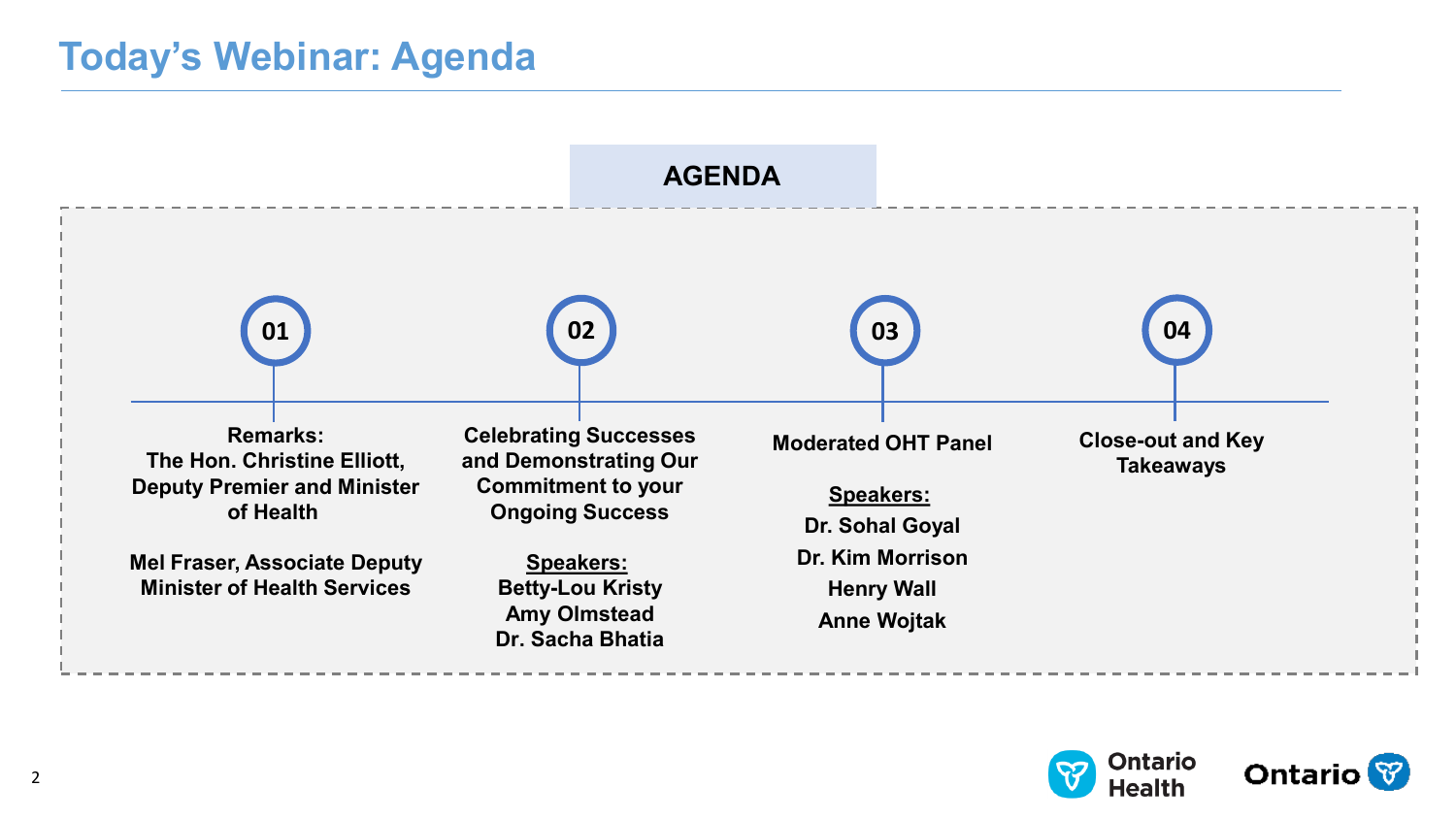### **Advancing Provincial Coverage of OHTs and Supporting OHT Progress**

There are **51** approved OHTs across the province. At maturity, these teams will care for **95%** of Ontarians.

|  | <b>15 in West</b> | 14 in Central | <b>13 in East</b> | <b>5 in Toronto</b> | 2 in North West 2 in North East |  |
|--|-------------------|---------------|-------------------|---------------------|---------------------------------|--|
|--|-------------------|---------------|-------------------|---------------------|---------------------------------|--|

These 51 OHTs are made up of partnerships across **1000+** care providers.

The ministry and Ontario Health will continue to work with local providers to advance OHT coverage, with particular focus in Northern Ontario, to ensure OHTs are established in a way that reflects the unique needs of all of Ontario's population.

The ministry has invited teams in Northern Ontario, including an Indigenous-led health team, to full application and is currently reviewing these applications.



OHTs are **the** vehicle for integrated care in Ontario, poised to continue to lead local system transformation. Learnings to date will support OHT advancement and bring about greater consistency and accelerate OHT impact across the Quadruple Aim.



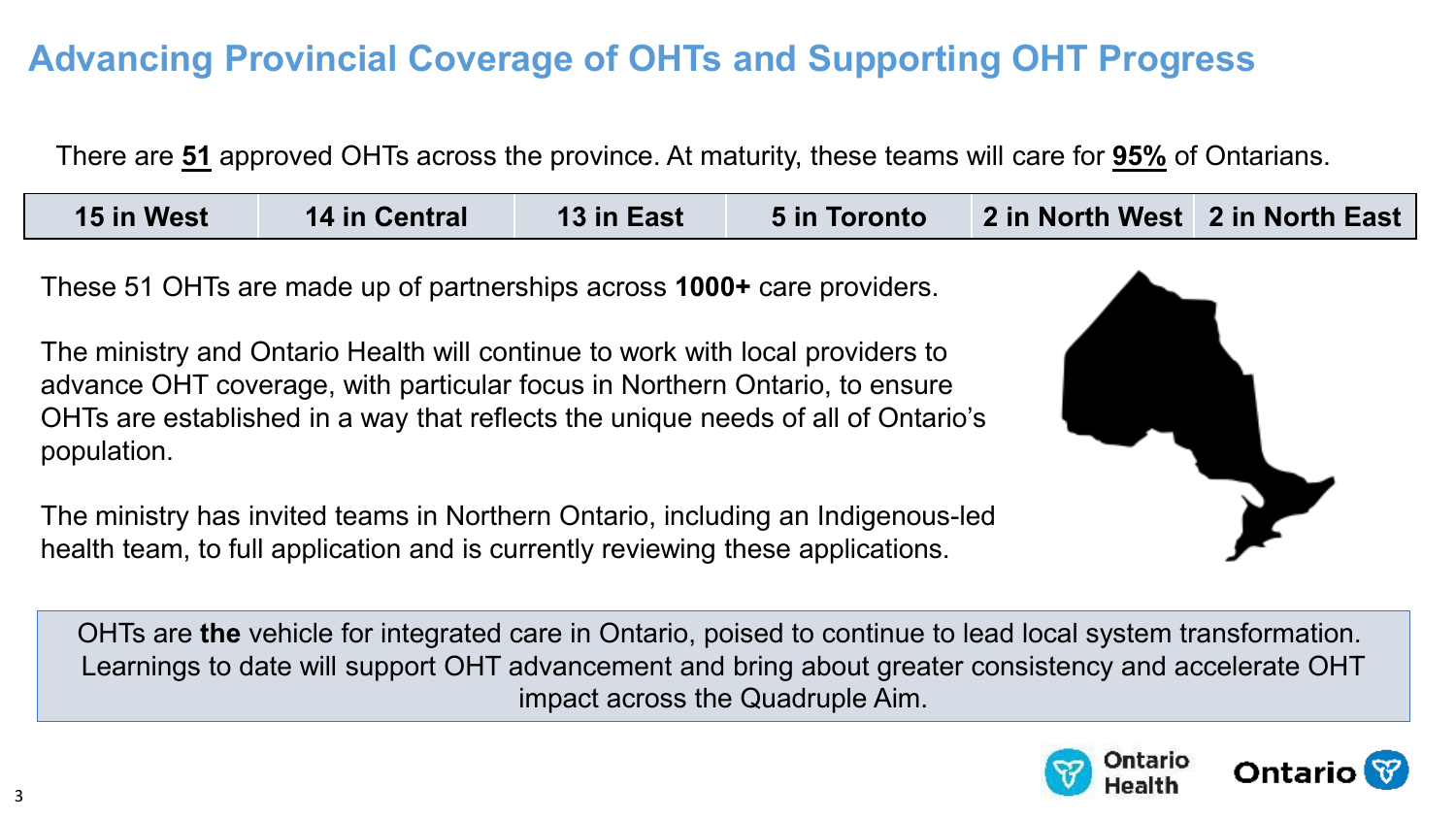### **Successes, Supports, Tools and Guidance to Date**

**Patient Partnership, Community Engagement** 



In September 2021, the Minister's Patient and Family Advisory Council issued a declaration of values for Ontario that sets the standard for patient, family and caregiver expectations of Ontario's health system, including Ontario Health Teams.

**Defined Patient Pop Towards Population Health Management and Equity** 



OHTs are gaining population health management capacity through coaching, data packages, and the Data Supports Guidance Document. They are building population segmentation approaches to move beyond one-size-fits-all models of care.

OHTs have focused strategies to improve care for equity-deserving populations (especially where highlighted through COVID).

**Patient Care and Experience and Service Delivery**  OHTs led local pandemic response, answering the call to partner with Public Health Units to lead vaccine roll out.



OHT integration has been a priority in design and implementation of the Health Care Navigation Service. OHTs will continue to be engaged and involved in the governance and co-design of the HCNS as it evolves.



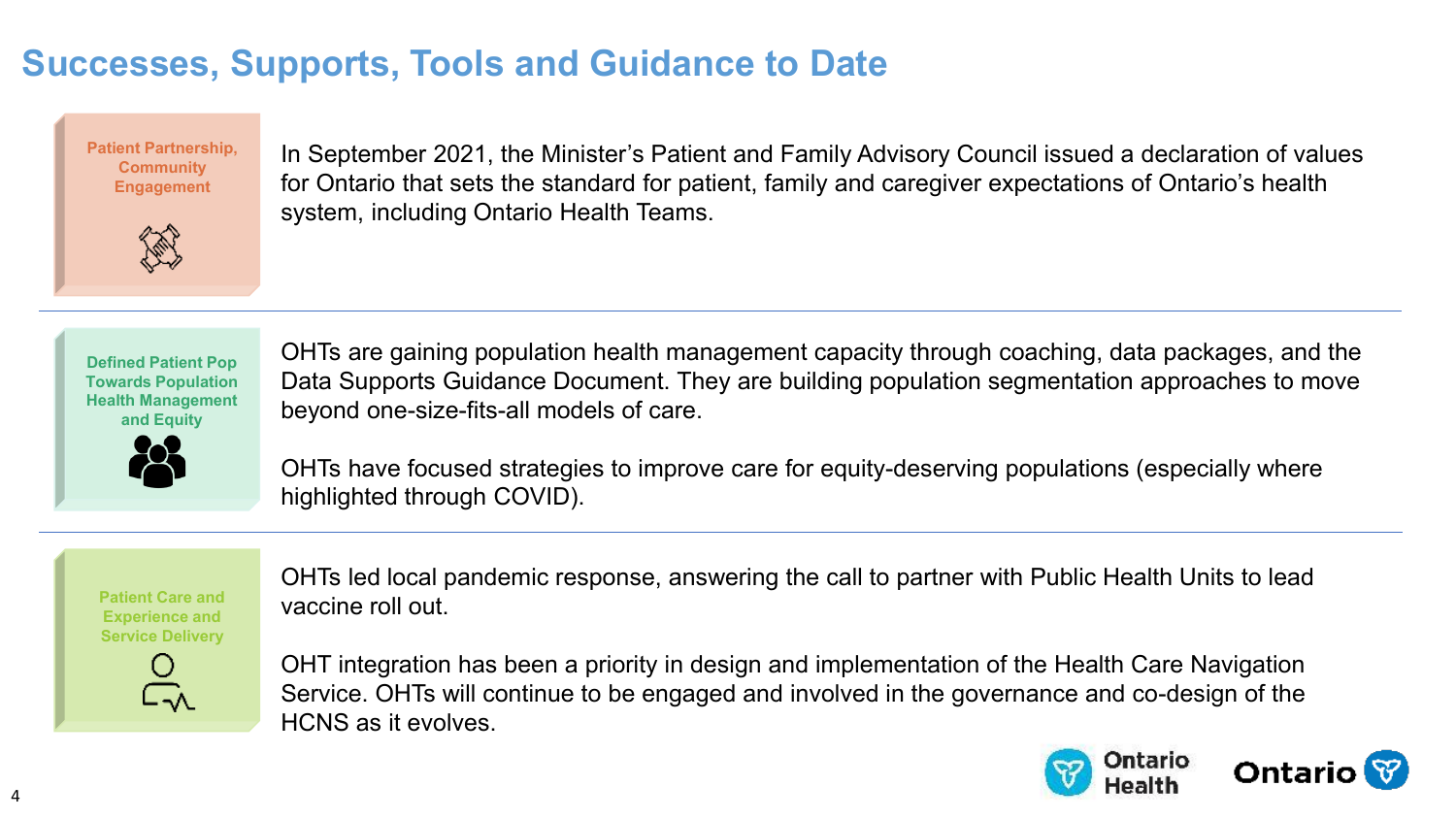### **Successes, Supports, Tools and Guidance to Date**

**Performance Measurement, Quality Improvement, and Continuous Learning** 



Through the development of annual Collaborative Quality Improvement Plans, OHTs are aligning efforts across partners to establish collaborative quality improvement initiatives and improve care for their populations.

**Leadership, Accountability and Governance** 



All OHTs have developed and implemented Collaborative Decision-Making Arrangements (CDMAs) to guide planning, operations, and decision-making. CDMAs have been instrumental in building trust, establishing a unified vision and goals, and supporting progress toward shared accountability as a collective.

**Digital Health and Information Sharing** 

Over \$81M in digital health and virtual care funding was made available to OHTs during FY2021-2022, we expect similar types of opportunities to be available again in FY2022-2023.



OHT Health Information Management Plans completed by Cohort 1 and 2 OHTs supporting crossorganizational privacy, data and information planning.



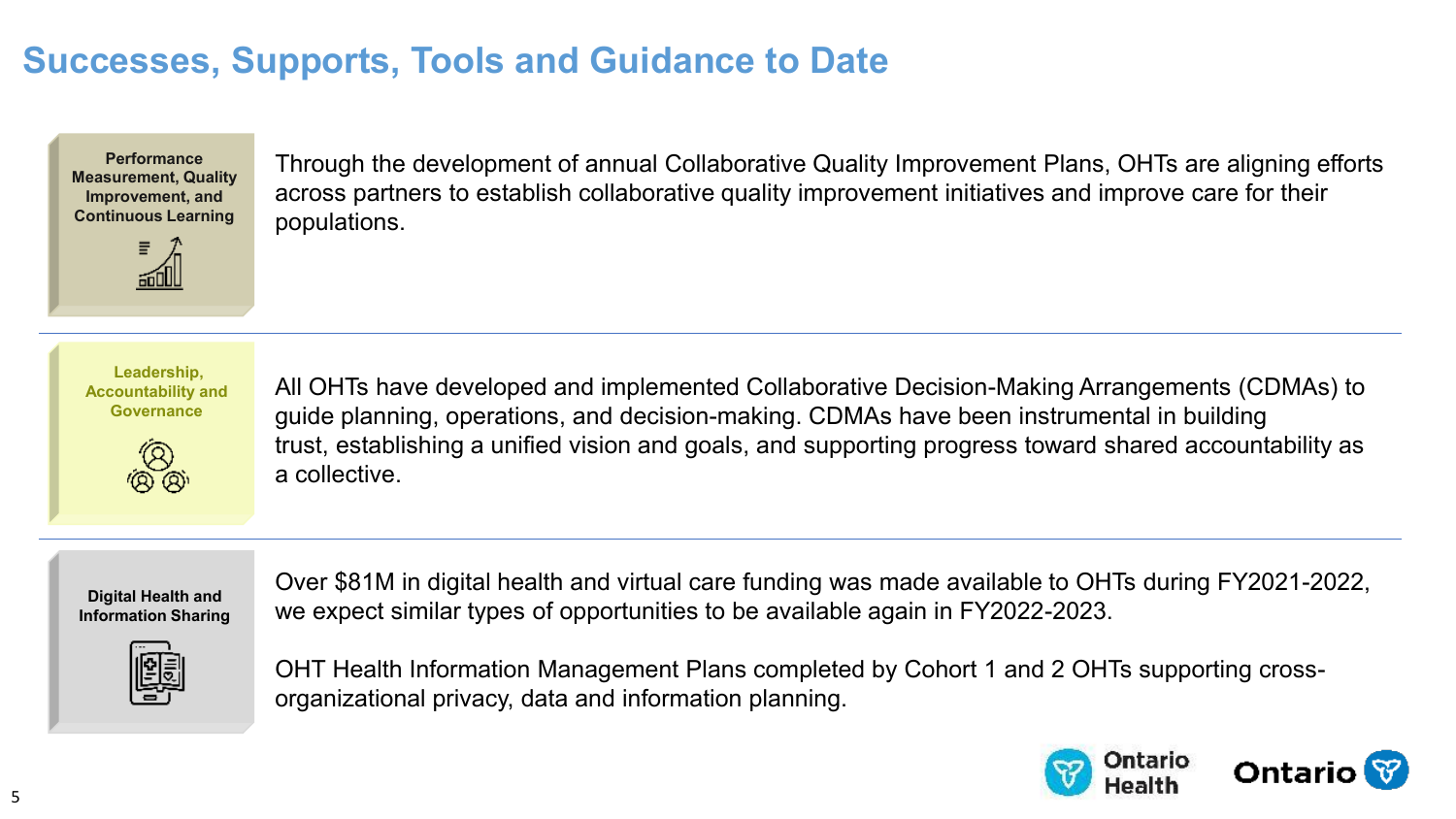### **Looking Ahead**

### **Leadership, Accountability and Governance**

#### **Governance**

The ministry and Ontario Health are planning to release guidance and direction on OHT governance in Fall 2022 that will be grounded in the principles of accountability, representation and transparency. Developments in OHT governance, among other topics, will inform the future trajectory toward legal designation of OHTs under the *Connecting Care Act, 2019.* 

#### **In Scope Services**

**Primary care remains** foundational to OHT success and should be a driver of OHT activities and structures.





- Models are emerging that support primary care and physician involvement at OHT decision-making tables, including physician associations, primary care councils, etc. The ministry and OH are assessing these models to determine how to capture and spread their most successful elements.
- The new Physician Services Agreement expands Managed Entry to allow more physicians into the Family Health Organization model. Managed Entry now includes a prioritized stream for those involved in ministry priority activities, like OHTs. A process is in development to support a sustained connection between newly entered physicians and their OHTs.

A number of OHTs will be selected to implement Leading Projects to advance new models of home care. New **home and community care** legislation and regulations that will be proclaimed on May 1, 2022 and guidance for home care will inform OHT planning in 2022.



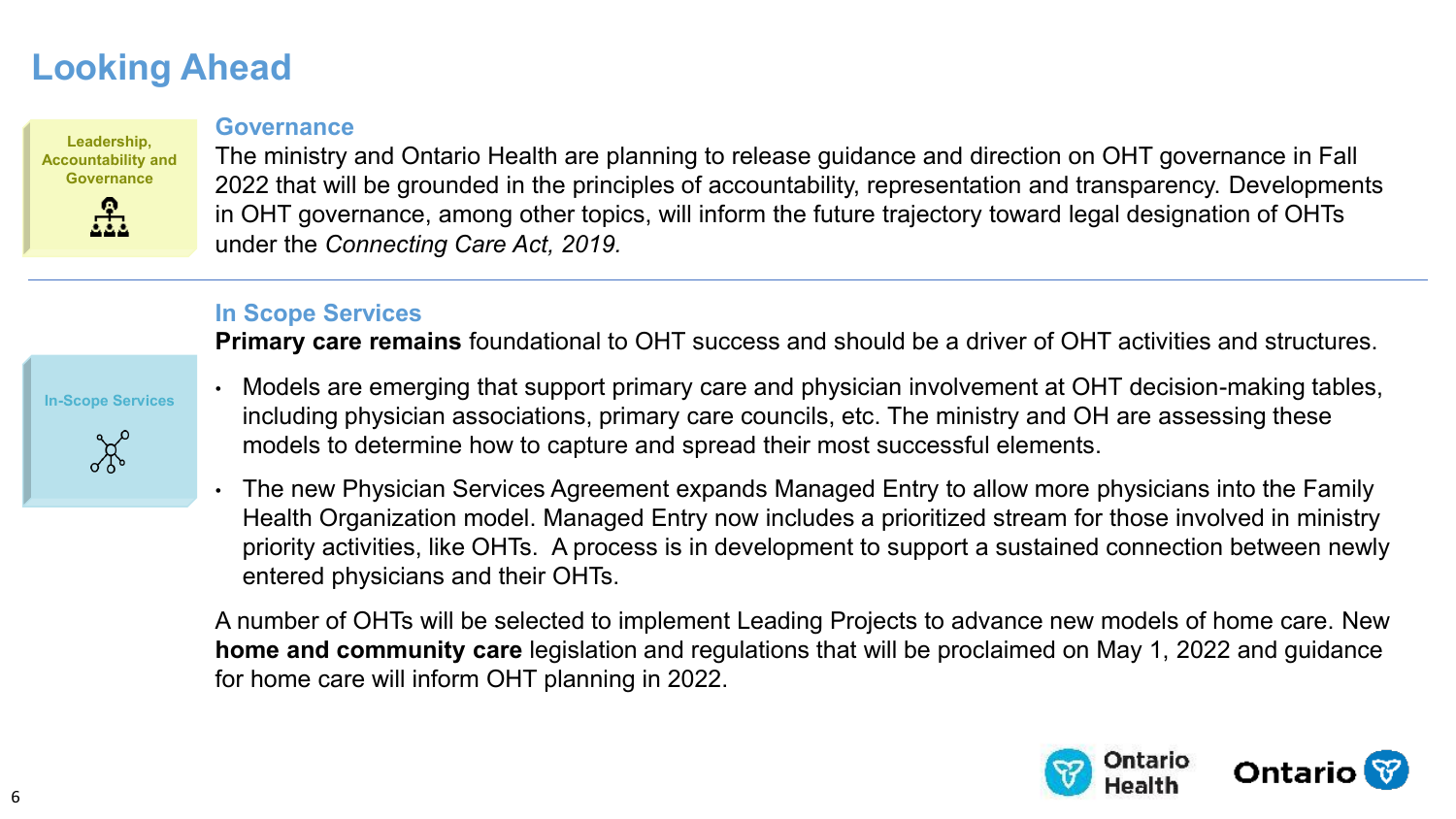### **Looking Ahead**

**Patient Care and Experience and Service Delivery** 



#### **Patient Care and Experience and Service Delivery**

The ministry reaffirms its commitment, with the support of OH, to prioritize new service funding or service expansion through OHTs where appropriate. To that end:

- A recently launched demonstration project will test and assess opportunities to integrate service delivery for **heart failure** patients. All approved demonstration projects are expected to offer non-acute services through a collaboration of acute care, primary care and community care providers.
- Significant local expansion of **community services** funded by OH, if funding is available, will require OHT input into how that expansion aligns with OHT planning.

**Mental health and addictions care**, a clear area of focus for OHTs, presents to the ministry and OH an opportunity for pathway implementation and future standardization.

#### **Digital Health and Information Sharing**



Amendments sought through the *Personal Health Information Protection Act* to improve the sharing of personal health information among health service providers within OHTs. This amendment will help OHTs in their planning, analysis and population health management.

OHTs can expect an update to the Digital Health Playbook and provision of stronger direction, funding and supports to further drive the digital health and information management maturity of OHTs.